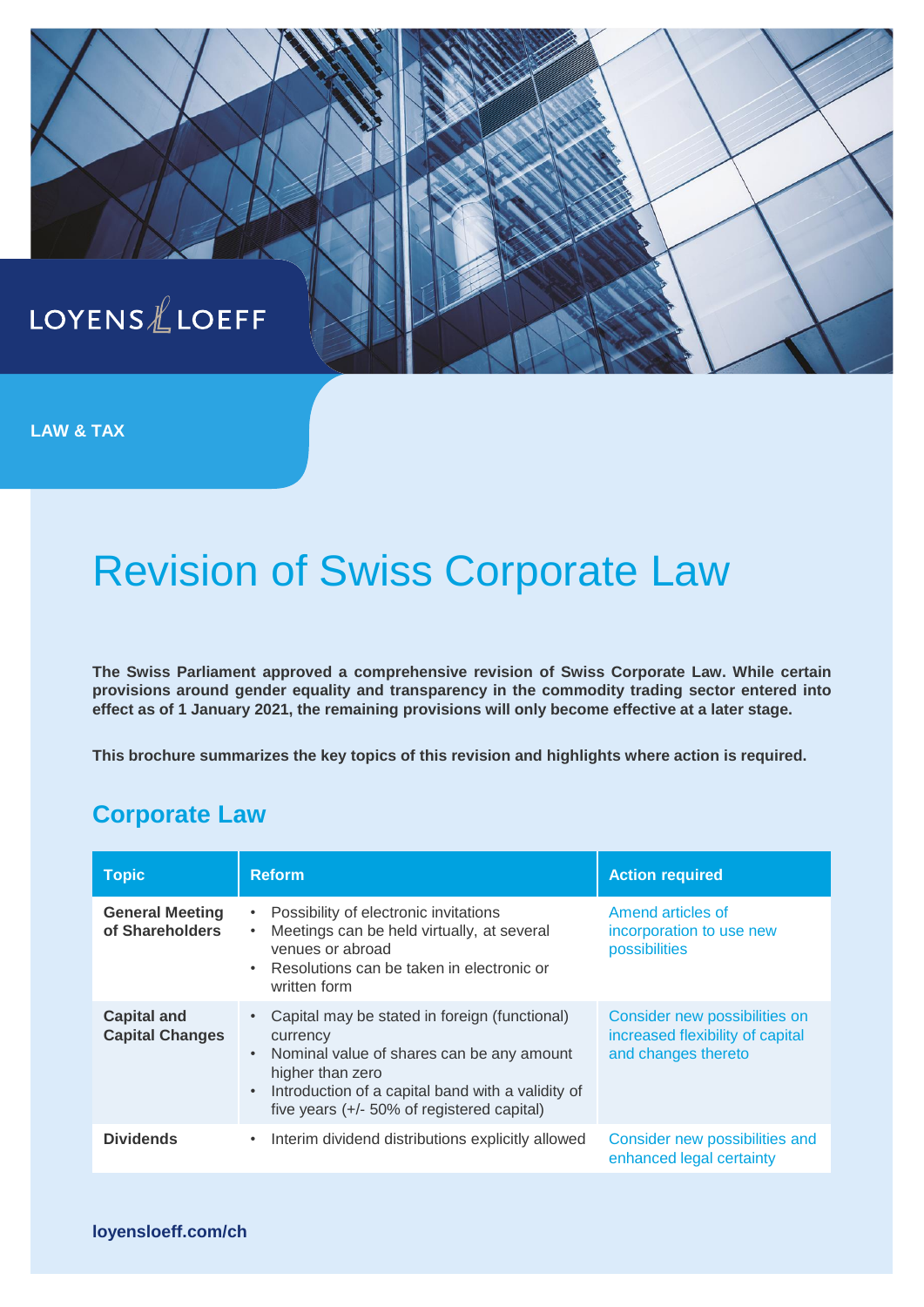### **Corporate Governance**

| <b>Topic</b>                                                               | <b>Reform</b>                                                                                                                                    | <b>Action required</b>                                                                              |
|----------------------------------------------------------------------------|--------------------------------------------------------------------------------------------------------------------------------------------------|-----------------------------------------------------------------------------------------------------|
| <b>Board of</b><br><b>Directors</b>                                        | Resolutions can be taken in electronic form<br>$\bullet$<br>Codified rules on dealing with conflict of<br>$\bullet$<br>interests                 | Amend articles of<br>incorporation and/or<br>organizational regulations to<br>use new possibilities |
| <b>Minority Rights</b>                                                     | Thresholds for several minority rights are<br>$\bullet$ .<br>lowered, with different thresholds applying for<br>public and private companies     | Amend articles of<br>incorporation to reflect new<br>thresholds                                     |
| <b>Gender Equality</b><br>in large listed<br><b>Companies</b>              | Gender quotas of 30% in board of directors<br>$\bullet$<br>and 20% in executive management (comply<br>or explain)                                | If applicable, take measures to<br>implement and/or disclose                                        |
| <b>Transparency</b><br>for Commodity<br><b>Trading</b><br><b>Companies</b> | Obligation to publish contributions to<br>$\bullet$<br>governmental entities over CHF 100,000                                                    | If applicable, publish<br>contributions annually in<br>separate report                              |
| Independent<br><b>Proxy</b>                                                | Independent proxy must keep instructions<br>$\bullet$<br>confidential (information on trends at the<br>earliest 3 days prior to general meeting) | Comply with confidentiality<br>obligations and disclosure<br>deadline                               |

## **Restructuring and Insolvency**

| <b>Topic</b>                         | <b>Reform</b>                                                                                                                                                                         | <b>Action required</b>                                                                                            |
|--------------------------------------|---------------------------------------------------------------------------------------------------------------------------------------------------------------------------------------|-------------------------------------------------------------------------------------------------------------------|
| Insolvency-<br><b>Liquidity Test</b> | Explicit obligation of board to monitor the<br>liquidity of the company and, in case of<br>imminent illiquidity, to take measures to<br>ensure liquidity.                             | Monitor liquidity of the<br>company and take measures,<br>if required                                             |
| Over-<br><b>indebtedness</b>         | In case of over-indebtedness, maximum<br>duration of 90 days to implement remedy<br>measures regarding over-indebtedness<br>situation before the competent court must be<br>notified. | Bear time limits in mind and<br>properly document measures<br>implemented and assessment<br>of economic situation |

## **Other Changes**

| <b>Topic</b>                                                         | <b>Reform</b>                                                                                                                                                                                                                                                                                         | <b>Action required</b>                                                                        |
|----------------------------------------------------------------------|-------------------------------------------------------------------------------------------------------------------------------------------------------------------------------------------------------------------------------------------------------------------------------------------------------|-----------------------------------------------------------------------------------------------|
| <b>Executive</b><br><b>Compensation</b><br>(listed entities<br>only) | Incorporation of the provisions contained in<br>the Ordinance against Excessive<br>Compensation, with certain minor changes, in<br>particular on signing bonuses (only permitted<br>in case they compensate a demonstrated<br>financial disadvantage), post-contractual non-<br>compete arrangements. | Check compliance with new<br>regulations governing<br>executive compensation                  |
| <b>Liability and</b><br><b>Shareholder</b><br><b>Suits</b>           | General meeting may decide that the<br>company must file lawsuits for a breach of<br>duties against shareholders, directors, and<br>managers (including their related persons)                                                                                                                        | Bear new possibilities and<br>pitfalls in mind, especially in<br>dealing with related persons |